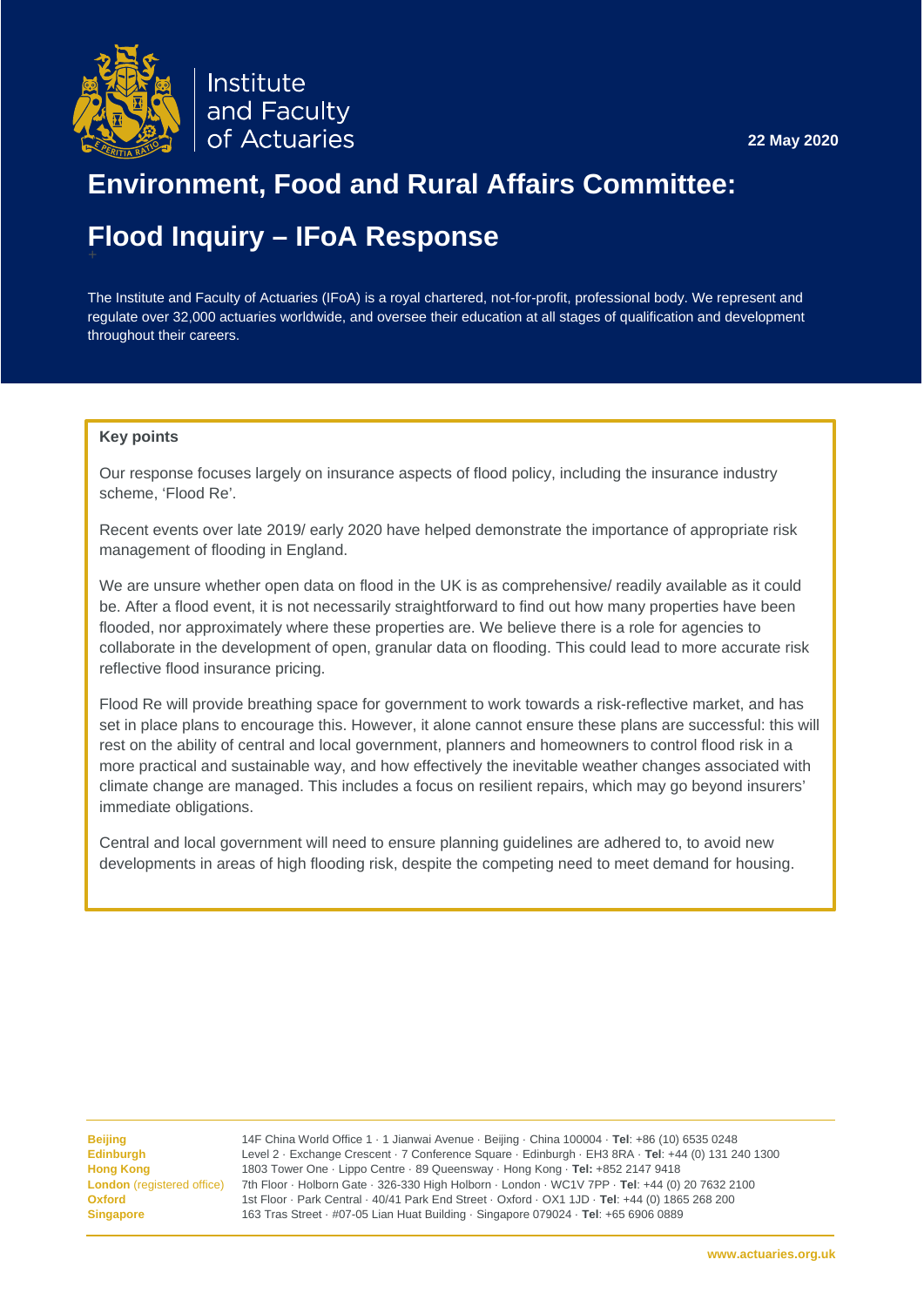- 1. The Institute and Faculty of Actuaries (IFoA) welcomes the opportunity to respond to the Environment, Food and Rural Affairs Committee's Inquiry into flooding. As noted in the introduction to the Inquiry, recent events over late 2019/ early 2020 have helped demonstrate the importance of appropriate risk management of flooding in England.
- 2. Members of the IFoA are employed in a number of fields including general insurance, where they play a key role in pricing, data analysis, modelling and risk mitigation/ management. Through this work, our members have a unique insight into the UK flood insurance industry. Our response therefore focuses largely on insurance aspects of flood policy, including the insurance industry scheme, 'Flood Re'.
- 3. It is important to note that, as for any IFoA inquiry/ consultation response, we have considered the issues from the perspective of the public interest.
- 4. We would be delighted to meet with the Committee to discuss our response in more detail. In particular, we would be happy to provide formal supplementary oral evidence, if helpful.
- 5. We have answered a subset of the Inquiry questions below, restricting our answers to areas where we have specific points to raise.

# **Q2. What lessons can be learned from the recent floods about the way Government and local authorities respond to flooding events?**

- 6. We are unsure whether open data on flood in the UK is as comprehensive/ readily available as it could be. After a flood event, it is not necessarily straightforward to find out how many properties have been flooded, nor approximately where these properties are. This contrasts with crime data which is very granular, released on a monthly basis, and with street-level information provided on a wide range of crimes. We therefore believe there is a role for agencies such as the fire brigade, police, Environment Agency, Association of British Insurers and central/ local government to collaborate in the development of open, granular data on flooding.
- 7. In 2019 the London Fire Brigade attended more flooding incident call-outs (6,792) than domestic fire call-outs (5,262). [1](#page-0-0) Whilst many of the instances of flood will not be natural flooding, the London Fire Brigade is clearly collecting flood incident data which could form part of the primary datasets, as well as data from insurance companies and other agencies.
- 8. Over time, flood risk modelling has become increasingly sophisticated with insurers developing flood models showing flood risk information at postcode level, and in more recent years at individual property level. More accurate risk reflective flood insurance pricing could be achieved with more comprehensive data applied to such enhanced flood models.
- 9. Greater availability of flood data could also enable developers to create tools and apps that would support a variety of flood initiatives. It would also enable academic research to be undertaken.

# **Q3. Given the challenge posed by climate change, what should be the Government's aims and priorities in national flood risk policy, and what level of investment will be required in future in order to achieve this?**

10. Any national flood risk policy should be based on managing the impacts of changing weather patterns caused by climate change over the short, medium and (in particular) the long term. The

 <sup>1</sup> Source: [https://data.london.gov.uk/dataset/lfb-financial-and-performance-reporting-2019-20,](https://protect-eu.mimecast.com/s/hntdCZ862iGOqkhz60Qb?domain=data.london.gov.uk) P27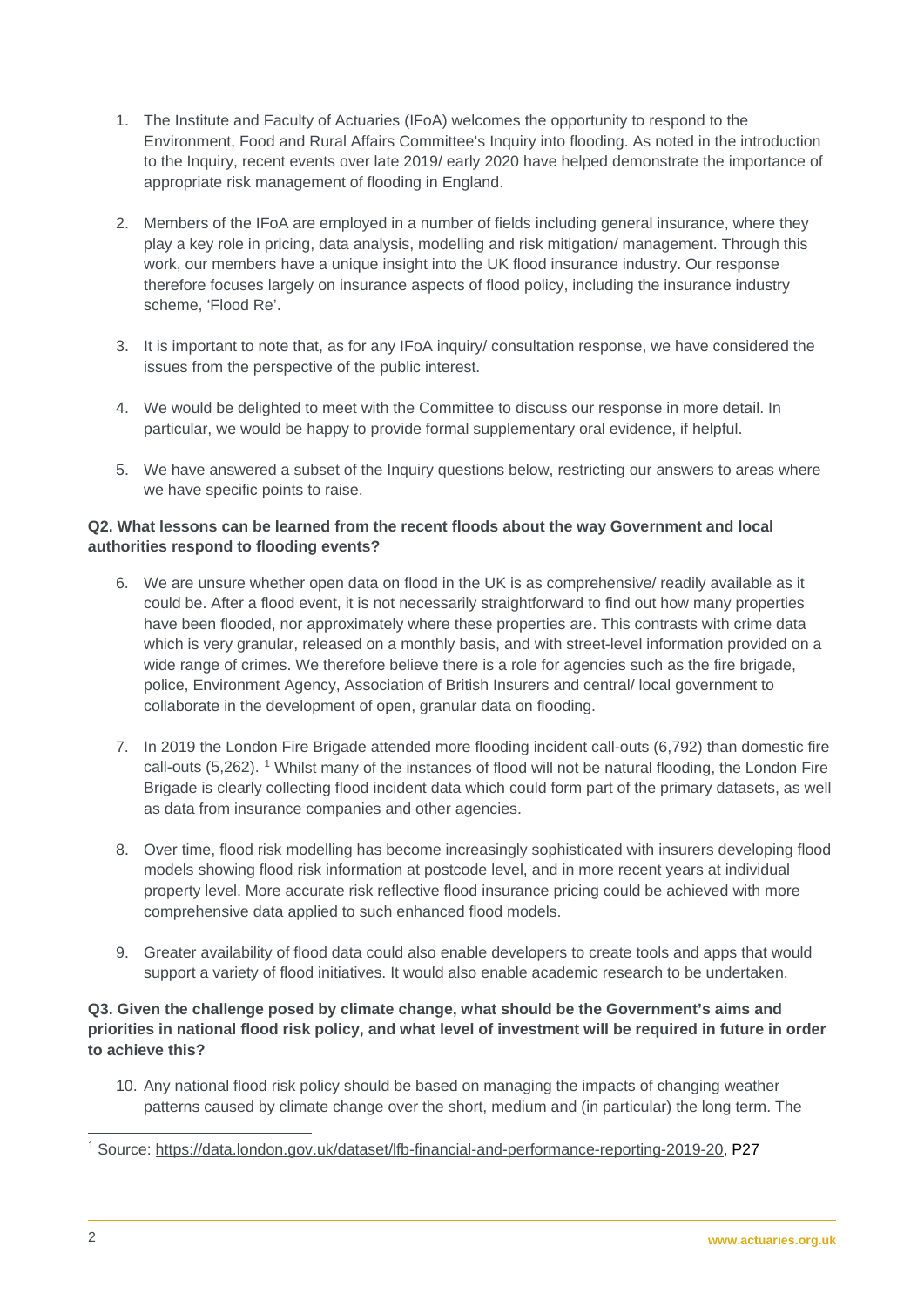long-term nature of the policy will however mean that it will be necessary to conduct periodic reviews of the assumptions about the changing climate, to ensure the objectives and measures on flood remain achievable.

- 11. Central and local Governments' flood risk policy should be informed by undertaking robust, scientifically informed scenario analysis, to understand the likely increase in frequency and severity of extreme events that may lead to flooding.
- 12. This analysis should identify both property damage risks but also wider risks e.g. impacts on agriculture and pollution. The identification of mitigating actions including investigating use of and financing of nature-based solutions that meet other goals (e.g. biodiversity/ climate) will also be important.
- 13. In setting a national flood policy, the following interventions could be considered:
	- a moratorium on new planning permission on anywhere that has flooded in the last 50 years, with a reassessment of local government requirements and incentives to zone flood-prone areas for development;
	- embedding new building requirements to be resilient to a 4C degree warming by 2100;
	- publicise plans for insurance post Flood Re *(see response to Q6 below).*
	- including the escalation of flood damage as a contingent fiscal risk for HMT to be responsible in managing;
	- developing ways to embed social justice and food security alongside financial damage in prioritisation of flood mitigations.

# **Q6. How can housing and other development be made more resilient to flooding, and what role can be played by measures such as insurance, sustainable drainage and planning policy?**

14. Growing demand for housing has caused housing developers to continue building on flood plains, causing increased surface water runoff and placing additional pressure on infrastructure. This places new and existing homes at higher risk and has caused more homes to experience flood damage in recent years. This has all had serious implications for the UK flood insurance market. The damage caused by flood water can be disruptive and costly for those affected, and many individuals, families and businesses rely on insurance to help cover the costs of repairing a home after a major flood event.

### **Flood Re**

- 15. A key consideration in the role of insurance in flood policy relates to Flood Re. As the Committee may be aware, Flood Re is a scheme funded by a levy on insurers that reinsures their customers' flood risk, allowing them to offer flood insurance to those homes at risk at a more affordable price. One of the most important aspects of Flood Re is that it provides time for insurers, central/ local government and homeowners to address deficiencies in planning policy, invest in flood defences and improve the resilience of housing stock.
- 16. The scheme is intended to be operational for 25 years until 2039, during which time there will be a role for central and local government, the insurance industry, environmental organisations, housing providers and homeowners in tackling flood risk. After this 25 year period, the Flood Re scheme assumes that improvements in flood resilience, as well as more sophisticated and readily available flood data will leave the insurance industry in a position to offer more affordable cover in a riskreflective free market.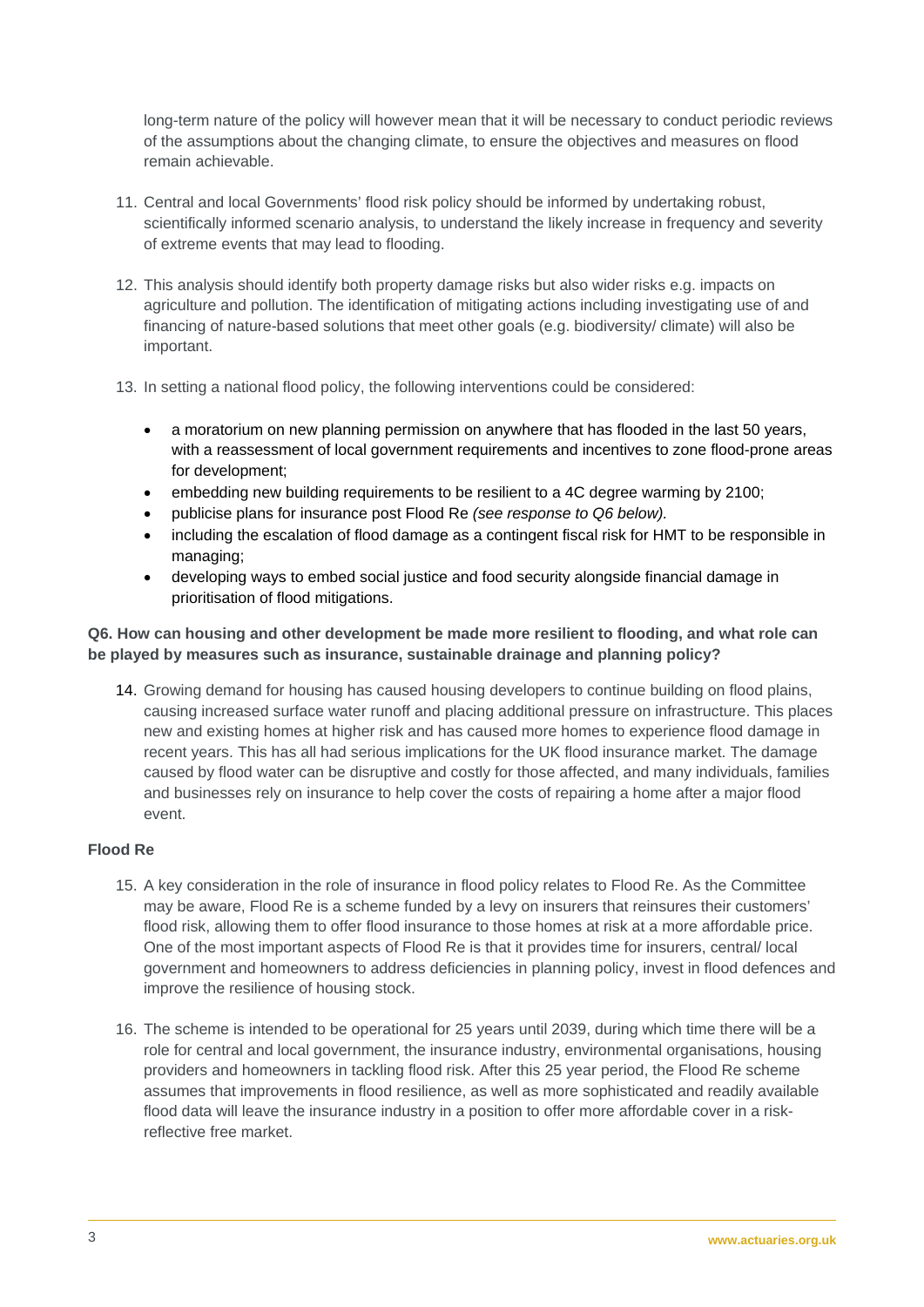- 17. As well as providing a period of breathing space for industry and policymakers, Flood Re also intends to provide a point of focus for the next 25 years, to continue the debate about addressing the root of the environmental and planning issues. But the inescapable realities of climate change, coupled with a seeming lack of a long-term approach to investment in flood defence measures means that the success of these ambitious plans is far from guaranteed.
- 18. Properties built since 2009 are not eligible for Flood Re, which in theory should introduce pressure on planners to fully consider flood risk before new homes are built. However there remains a challenge in ensuring that a new property's flood risk is properly communicated both to the buyer and the insurance industry, so that both parties can avoid any shocks further down the line. Furthermore, Flood Re's scope also excludes business premises, large blocks of flats and reimbursement of resilient repairs (see below). Thus, the extent of exclusions from Flood Re's could leave too many (vulnerable) individuals and businesses 'at the mercy' of the open market on flood insurance.
- 19. Flood Re offers a risk solution to insurers who have the risk appetite to insure properties in high flood risk areas but does not compel insurers to write such risks. This raises the question of whether there are still significant domestic properties that find affordable insurance covering flood difficult to source.
- 20. In addition, Flood Re's eligibility tool (on their website) gives the impression that if you are eligible then the scheme will cover you/you have access to the scheme; the reality however is that ceding your property to Flood Re is a decision for an insurer. This raises a further question on whether the operation of Flood Re is properly understood by the public and the media; some commentators give the impression that Flood Re covers all flood claims, and is thus the full solution to flood risk.
- 21. Flood Re aims to phase out the annual levy on insurers gradually, while attempting to maintain premium threshold levels, through the following combination of factors:
	- reduction in the risk of flooding;
	- reduction in the cost of flooding;
	- increased competition in the insurance market.
- 22. However, it remains to be seen whether these steps will be effective in achieving the target result. Whilst Flood Re will provide the aforementioned breathing space for government to work towards a risk-reflective market, and has set in place plans to encourage this, it alone cannot ensure these plans are successful. Flood Re's long term success will rest on the ability of central and local government, planners and homeowners to control flood risk in a more practical and sustainable way, and how effectively the inevitable weather changes associated with climate change are managed.

### **Resilience**

- 23. Incorporating resistance and resilience measures into repairs after a flood, is an important way to help ensure homeowners can avoid the adverse impacts of any future flood event. Choosing to use resilient repair techniques is within the control of the insurance company providing the repair, but is a decision to be made jointly by the insurer and the homeowner.
- 24. To date there is mixed evidence as to individuals' appetites towards these sorts of repairs, and little incentive for either party to opt for resilient repairs, despite the seemingly obvious benefits. This problem is heavily linked with individuals' understanding and interpretation of their home's risk of flooding again in future. If someone underestimates their future flood risk, even after having been flooded in the past, they may be tempted to take a chance and hope they will not be flooded again,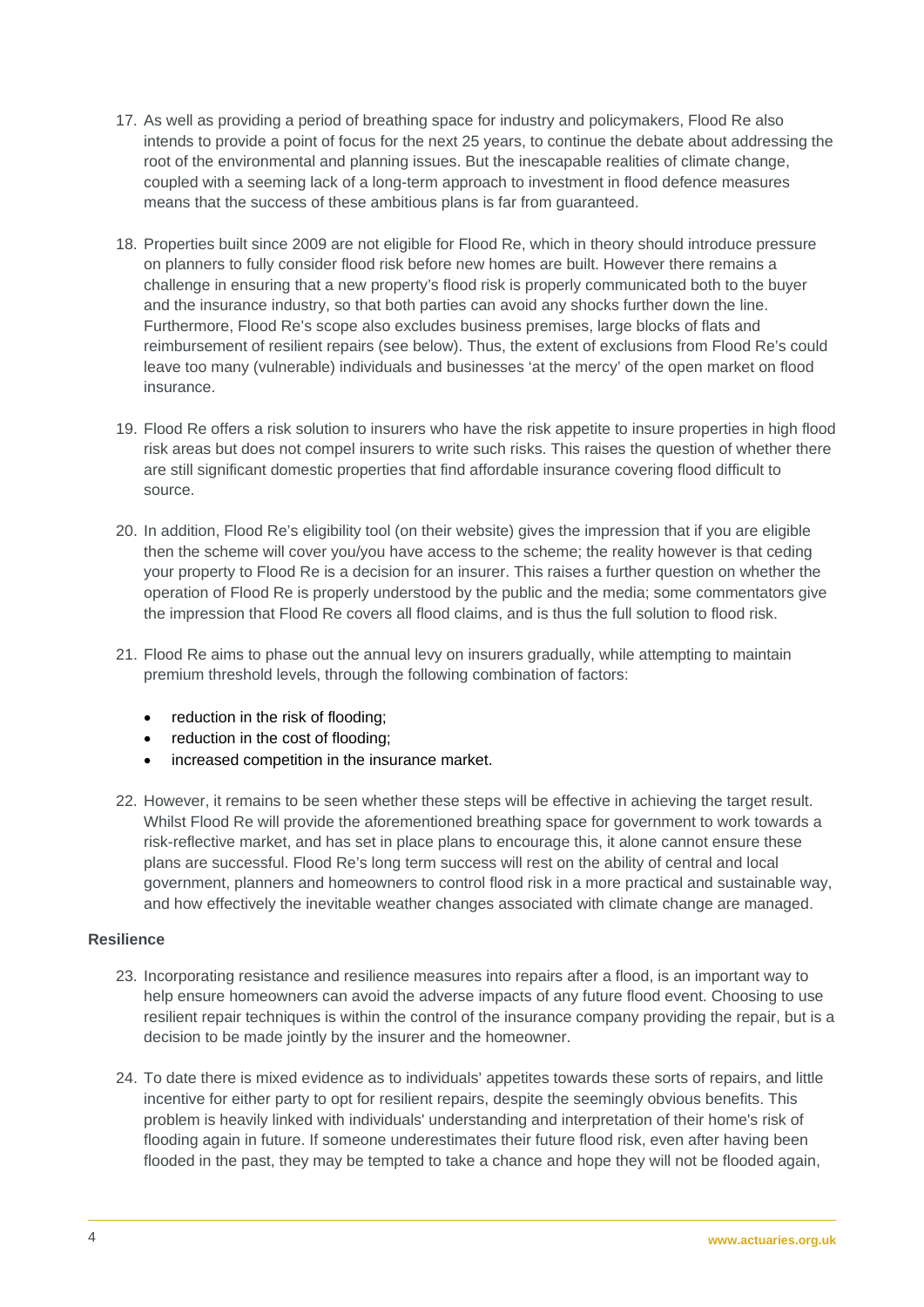forgoing resilience measures for the sake of aesthetics or upfront costs. Anecdotal evidence suggests that this is a factor in people opting for or against these measures.

- 25. More broadly, insurers will be aware that the higher cost of resilient repairs could result in increased premiums. It is understandable that a lack of enthusiasm for these methods would be exacerbated by the idea that they would push the cost of insurance up for all customers. This could be offset by the reduction in claims on resilient households, but it would take time for this change to manifest itself.
- 26. Flood Re also does not currently reimburse insurers for costs greater than the standard reinstatement after a flood, so insurers do not typically pay for costs greater than the standard reinstatement cost. Any changes to this practice is likely to further increase costs because insurers have to treat non-ceded Flood Re customers the same as Flood Re customers. Whilst this would encourage more resilient repairs, it would increase costs for insurers and ultimately all policyholders.
- 27. We would encourage greater debate at a national level about this payoff, which acknowledges the increased risk of flooding, and the various impacts this could have on individual households, both in terms of their risk profile and their insurance premiums. The highly competitive nature of the contemporary insurance industry means that that legislation and regulation would be required to compel insurers to go above and beyond their immediate obligations when it comes to resilient repairs.
- 28. Insurance is generally on a property by property basis. Consideration could be given to whether there is a role for a consortium of insurers to co-insure flood prone communities with the support of Flood Re, so that resilience to flooding could be approached by insurers on a community basis rather than a property by property basis.

# **Insurer Flood Communications**

29. A further point relating to insurance is that there may be scope for some insurers to provide more support to policyholders in relation to flood warning and information. For example, there are Apps available which provide information in real time on river levels adjacent to homes. However, policyholders could find it useful to receive warnings such as imminent rising water levels, direct from their insurer.

## **Policy Planning and Strategy**

- 30. Planning guidelines are also a crucial factor in helping to protect owners of new housing from flooding and understanding the risks they may face. Central and local government will need to ensure planning guidelines are adhered to, to avoid new developments in areas of high flooding risk, despite the competing need to meet demand for housing.
- 31. More broadly, a workable, proactive, long-term strategy for dealing with flood risk needs to be executed before in time for Flood Re's transition plan to be a success for industry and customers. This means dealing with the root causes of flooding, and implementing a strategy that recognises the changing nature of flood events and the potential further impact of more frequent and extreme weather events. Achieving an affordable market based on risk-reflective insurance pricing by 2039 is only likely to succeed if the risks themselves change. Where the risk remains high, this will be reflected in household insurance premiums and action at all levels will be essential if customers are to benefit from an affordable insurance market after 2039. As implied above, the interaction of changing weather patterns and flood risk will impact insurance long beyond the termination of Flood Re.